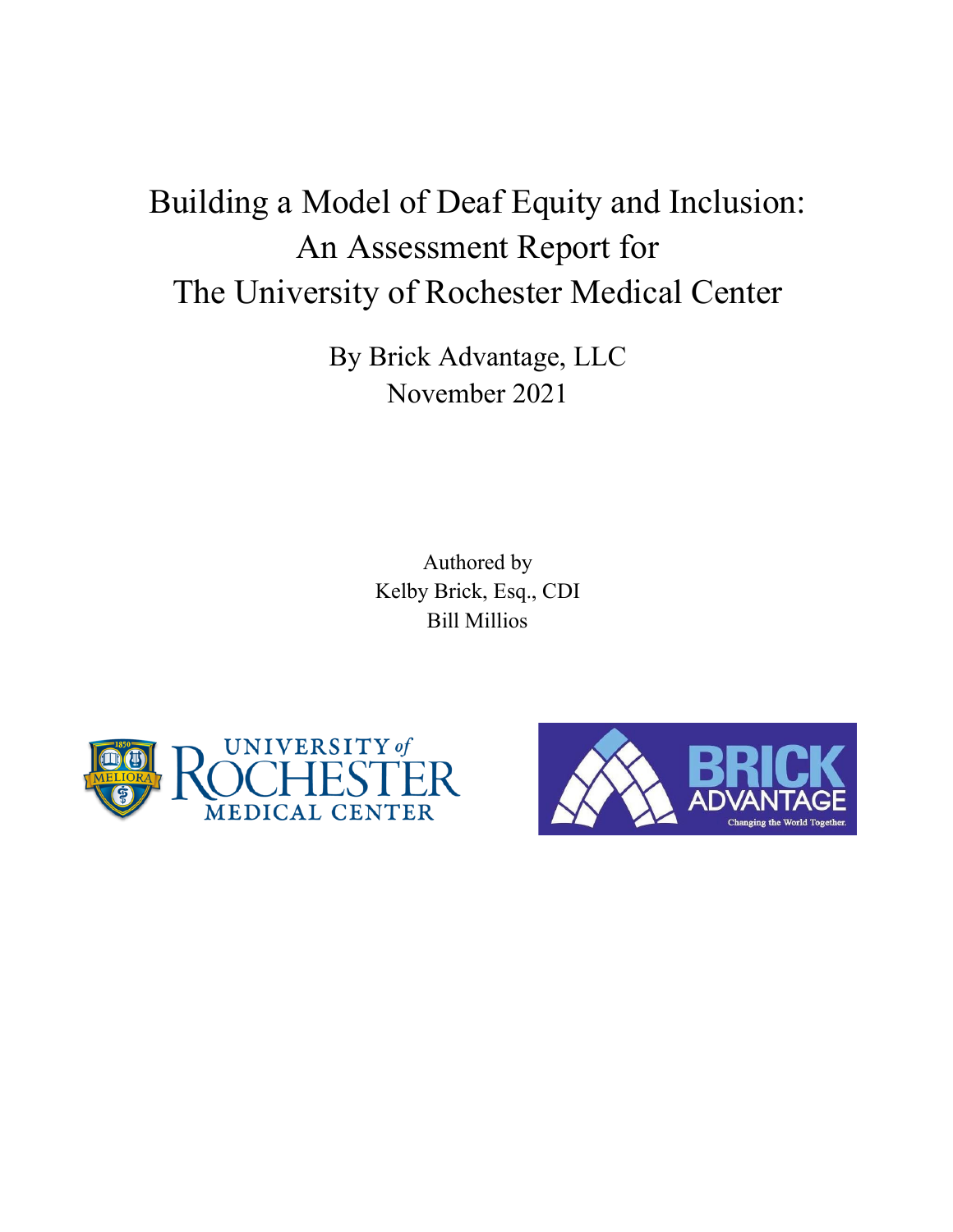# Table of Contents of the Executive Summary

| <b>Executive Summary of Study Results</b> |                |
|-------------------------------------------|----------------|
| <b>Basis</b>                              |                |
| Conduct of the Review                     | 2              |
| Review Design                             | 2              |
| Time Period Covered                       | $\overline{2}$ |
| Methods of Data Collection                | 2              |
| Methods of Analysis                       | 3              |
| Brief Description of the Program          | 3              |
| Main Findings                             | 4              |
| Concise Summary of Findings               | 4              |
| Implications of the Study                 | 5              |
| Core principles                           | 5              |
| Specific Recommendations                  | 8              |
|                                           |                |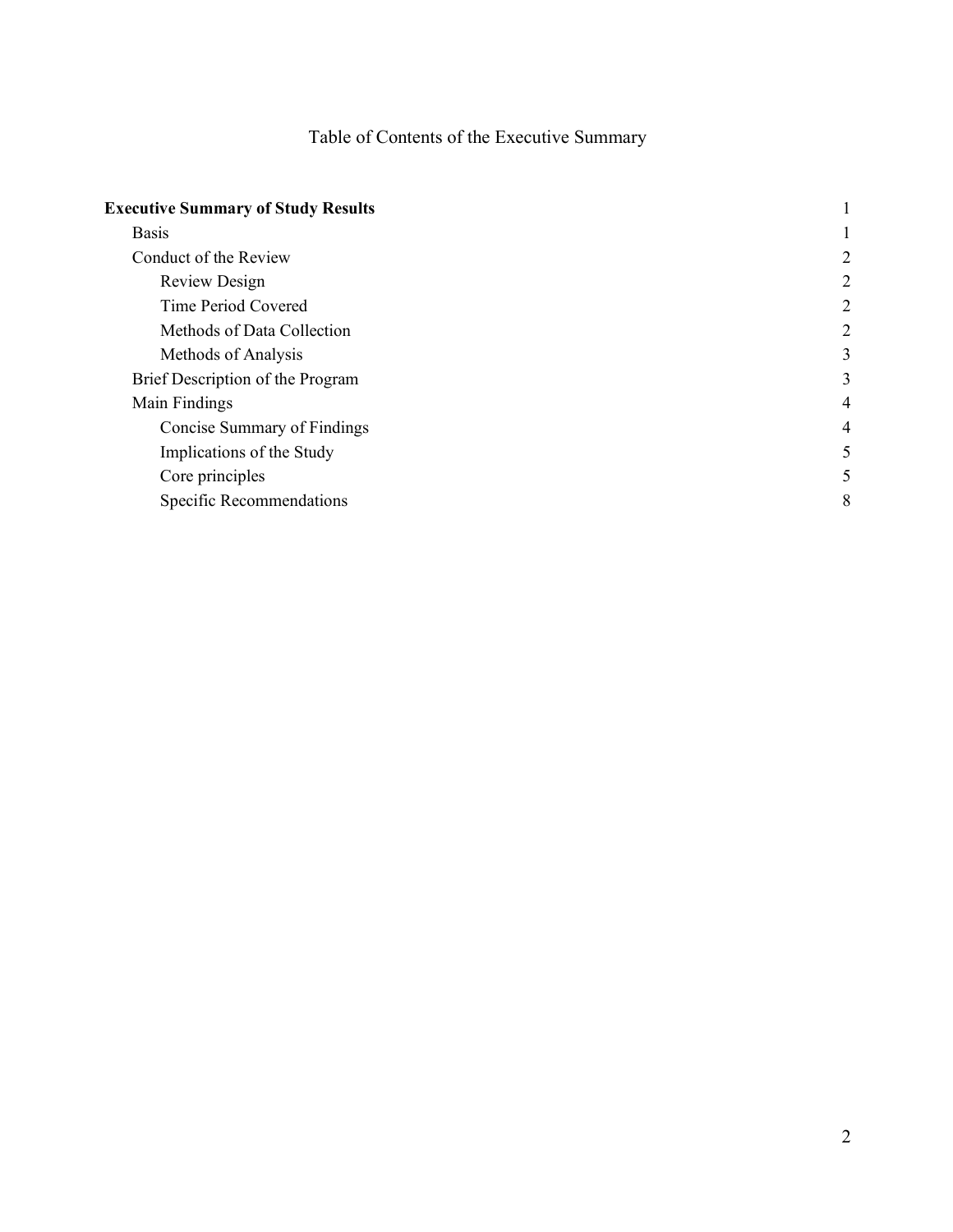# <span id="page-2-0"></span>Executive Summary of Study Results

# <span id="page-2-1"></span>Basis

The University of Rochester Medical Center (URMC) has renewed its commitment to minority language communities as a part of its anti-racism, equity, and inclusion efforts. This shift moves beyond legal compliance to language and culture equity, intending to uplift these groups to be fully included members in the URMC.

The purpose of this report is to provide an overview and analysis of the equity and inclusion process of Deaf<sup>[1](#page-2-2)</sup> people at the URMC. This includes the past and present ASL/English interpreter referral processes and results along with other access and accommodation measures, and provide recommendations for the future as the first steps toward equity for Deaf people. Section 1 of the entire report also serves as its executive summary.

First and foremost is the shift from a department-funded model to a URMC centralized budget coordination and funding model; this shift will remove the financial burden from individual departments. The previous model facilitated the potential for Deaf professionals and learners to be placed in a less than optimal situation related to hiring, opportunities for advancement and professional development. The shift to the new model will improve the retention of talented faculty, researchers, staff, and students, while ultimately improving efficiency and bringing cost savings to the URMC.

#### **"The overriding aim of centralizing minority language services is to uplift marginalized Rochester language minority communities as fully included members of the University of Rochester School of Medicine and Medical Center. To accomplish this, we will transition into a national and international model of social justice, practice, and research for language minority use in academic, medical, and education environments."**

Recognizing the need to provide optimal conditions for professionals to do their assigned jobs properly and facilitate a level playing field upon which to learn and thrive, the URMC Office of Equity and Inclusion (OEI) engaged Brick Advantage Consulting to support its goal of establishing the URMC as a model of Deaf equity and inclusion.

URMC seeks a Deaf-centered solution for the provision of interpreting and other services for their professional staff, faculty, students, and visitors. The settings for interpretation range the full gamut of typical URMC needs – classrooms, boardroom, workshops, seminars, staff and faculty meetings, medical services, and more. URMC also wishes to recruit and develop a diverse pool of interpreters - both diverse in talents (to serve the broad needs of the URMC constituency) as well as ethnically and culturally diverse, especially to meet the needs of an ethnically and culturally diverse community that it serves. URMC wishes to have both Deaf and hearing interpreters available for assignments, as needed. URMC is also committed to the professional advancement of these interpreters so that they can serve a dynamic and growing workforce.

<span id="page-2-2"></span><sup>&</sup>lt;sup>1</sup> "Deaf" is an all-inclusive term. This includes those who may identify themselves more specifically as hard of hearing or those who are monolingual or primarily English speakers. Those individuals are valuable members of the URMC community and also enhance the success of the University of Rochester Medical Center.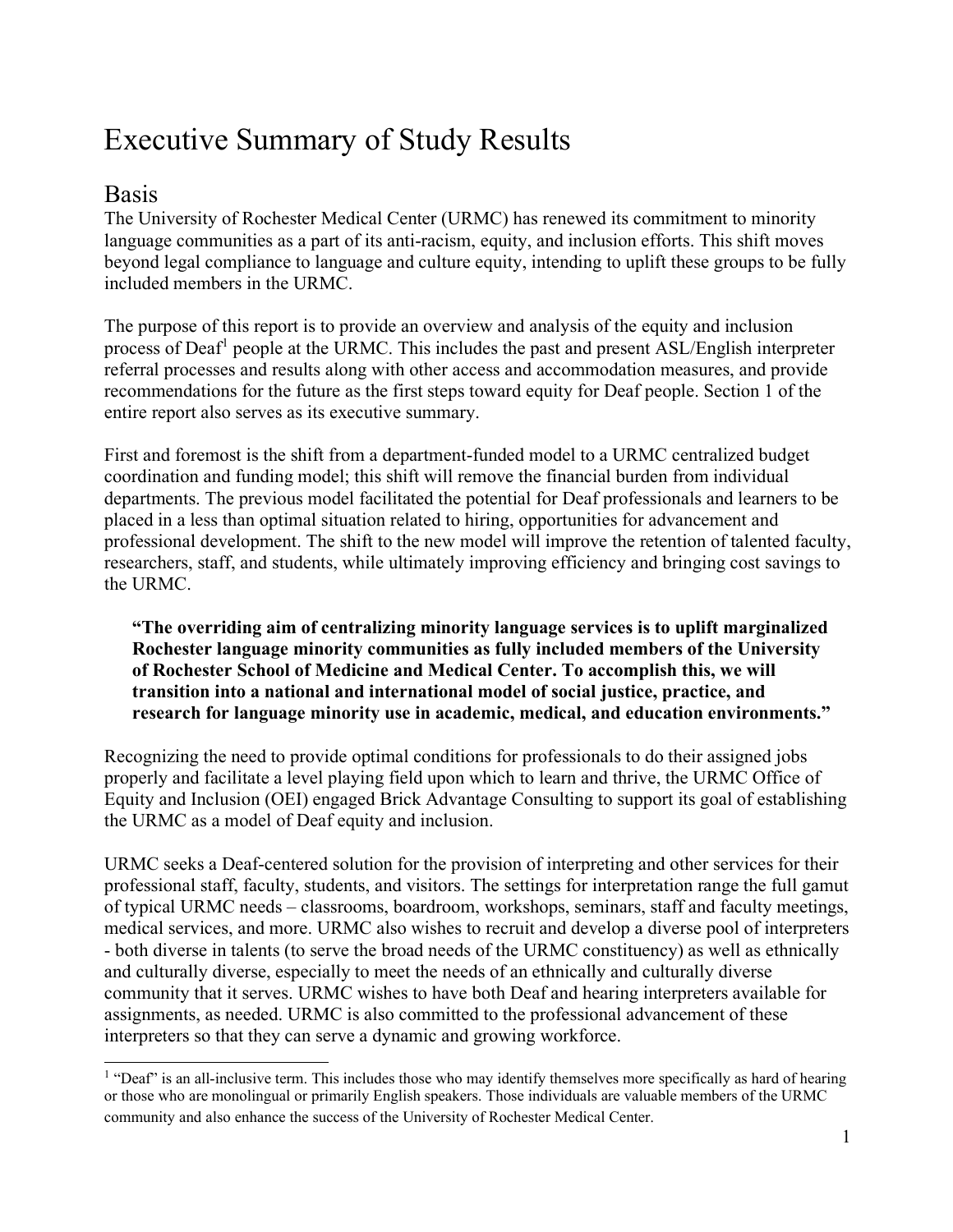Since URMC's quality and quantity of provisioning is already an industry-leader standard, the URMC has expressed a desire to reach beyond current practices and become a model for the growing community of Deaf professionals and learners.

These are the questions we considered:

- 1. Who are the current stakeholders?
- 2. What does it mean to be a model of Deaf equity and inclusion?
- 3. What are the current practices at the University of Rochester Medical Center?
- 4. What current practices are working?
- 5. What current practices could improve?
- 6. What principles should drive future efforts for improvement?

# <span id="page-3-0"></span>Conduct of the Review

#### <span id="page-3-1"></span>Review Design

The data collection was through a grounded theory approach. Through surveys, interviews, and document review, we sought to identify emergent ideas and concepts that were then built on with more questions. We allowed the data to lead iteratively, and especially encouraged those who participated in our interviews to be free to share perspectives and concerns in a way that contributed productively to the process.

# <span id="page-3-2"></span>Time Period Covered

This review lasted from June through October 2021.

# <span id="page-3-3"></span>Methods of Data Collection

The data collection was in three phases:

- 1. Initial understanding of the issues, and development of the research questions. This was done through a series of discussions with URMC OEI staff. We asked questions like, "What are you looking for?" "Who should we be talking to?" and "What are some of the issues you are already aware of?"
- 2. Developing and deploying a series of surveys. Three surveys were developed:
	- a. A branching survey of Deaf professionals, and Hearing people that work with them (62 responses, 73% completion rate)
	- b. ASL/English Interpreters these were the Coda/hearing interpreters who worked in both Deaf Professional and Patient Care interpreter pools. (36 responses, 89% completion rate)
	- c. Deaf interpreters who have dual roles of being both Deaf professionals needing services and interpreters providing services. (7 responses, 100% completion rate)
- 3. Conducting interviews and focus groups. Earlier interviews were more general in nature, as we explored the questions. Later interviews allowed us to confirm earlier findings, and drill down to find out additional details that we did not know to ask about early in the study.
	- a. Number of interviews: 27
	- b. Number of focus groups: 13 groups with a total of 48 people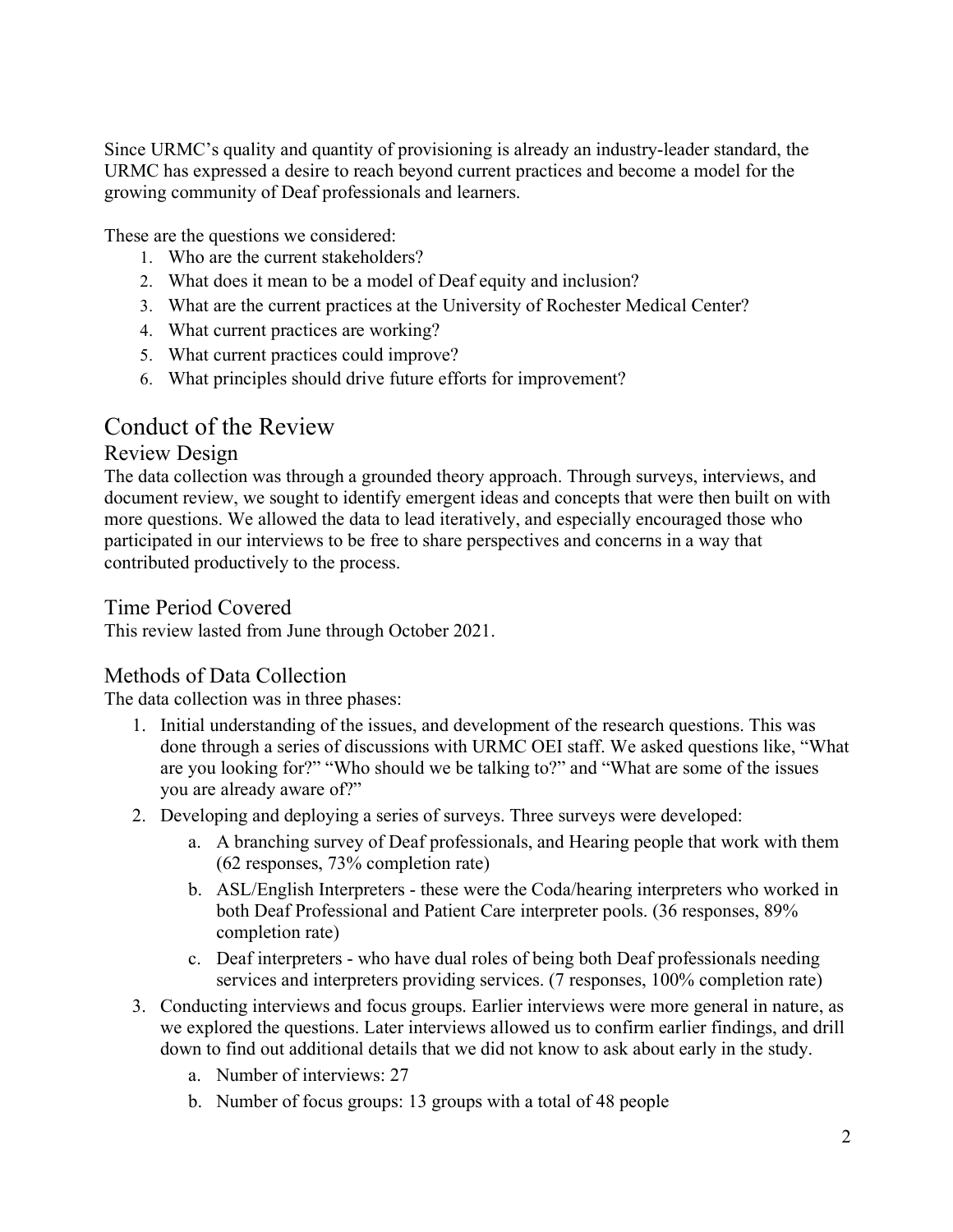# <span id="page-4-0"></span>Methods of Analysis

Because we used a Grounded Theory approach, analysis was ongoing. Early questions led to preliminary answers from those that we surveyed. These answers in turn were explored in depth with focus groups and one-on-one interviews.

# <span id="page-4-1"></span>Brief Description of the Program

Multiple Deaf constituencies are being served at URMC:

- Deaf faculty and staff, full- and part-time.
- Deaf learners: these include undergraduate, graduate, doctoral, and post-doctoral students. It also includes those enrolled in specialty programs in the University of Rochester Medical Center, ultimately leading to medical degrees (PA, RN, NP, MD, and other clinicians).
- Deaf interpreters: while these individuals are primarily interpreters working in the Medical Center, they are also Deaf Professionals, and have unique needs that need to be met if they are to do their work effectively.
- Deaf patients at the University of Rochester Medical Center: ranging from Emergency Department walk-ins to outpatients, those needing mental health services, and the University of Rochester Medical Center's Deaf professionals (above) who need medical services.

Within the various constituencies, URMC has established two broad structural/logistical categories for interpreter service provision under the Department of Social Work and Patient and Family Services:

- Deaf Professionals Deaf faculty, staff, learners, and Deaf interpreters needing individual services for themselves.
- Patient Care those requiring services under the auspices of URMC and clinical affiliates.

These two groups have their own interpreter pools (although there is regular cross-scheduling). These two groups have separate schedulers and managers. See Exhibit 1.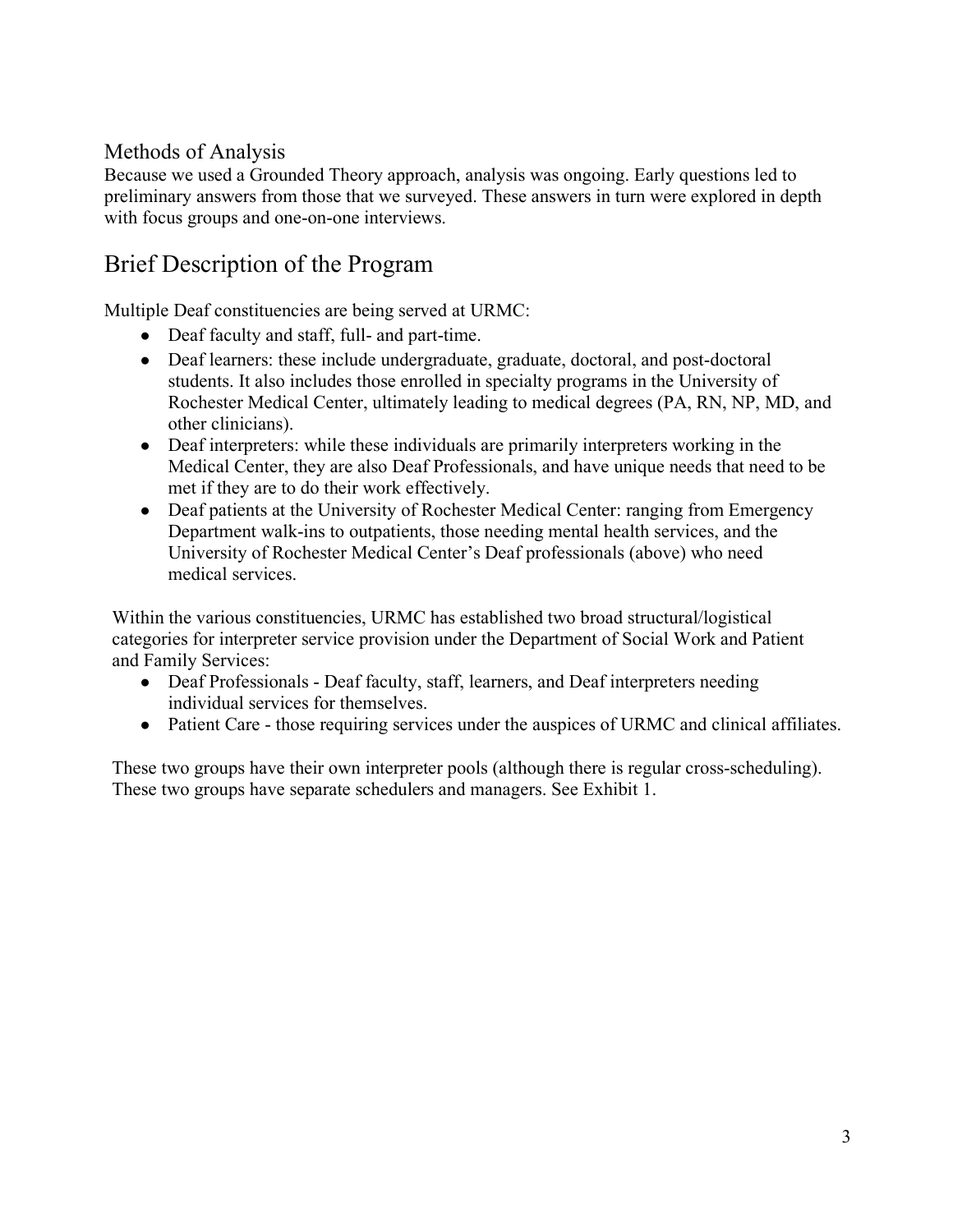# *Exhibit 1*





# <span id="page-5-0"></span>Main Findings

# <span id="page-5-1"></span>Concise Summary of Findings

The University of Rochester Medical Center's current approach to interpreting provisioning has much to praise. The quality of interpreters overall is relatively high to the everyday community and other settings around the country. The level of content of the work of the current interpreter pool is also high. The group of Deaf professionals that are being served is perhaps the largest, and most highly content-demanding, group of Deaf professionals using interpreters (at least in an academic setting) in the United States, if not the world.

Growth and demand have increased significantly annually for the last few years, slowing down somewhat during the pandemic, but now beginning to increase again. The demand has already started to creep up back to pre-pandemic numbers and we expect URMC to exceed its current numbers of Deaf professionals and overall demand in 2022. At the time of this writing, we were informed that there were 6 to 10 new Deaf professionals coming on board in the late summer and fall of 2021, approximately a 10% increase during just our three months-long review period. URMC also had five new open interpreter positions, ranging from full-time, to part-time, to TAR (Time As Reported).

Across the board, Deaf people at URMC are experiencing wide variances in the quality and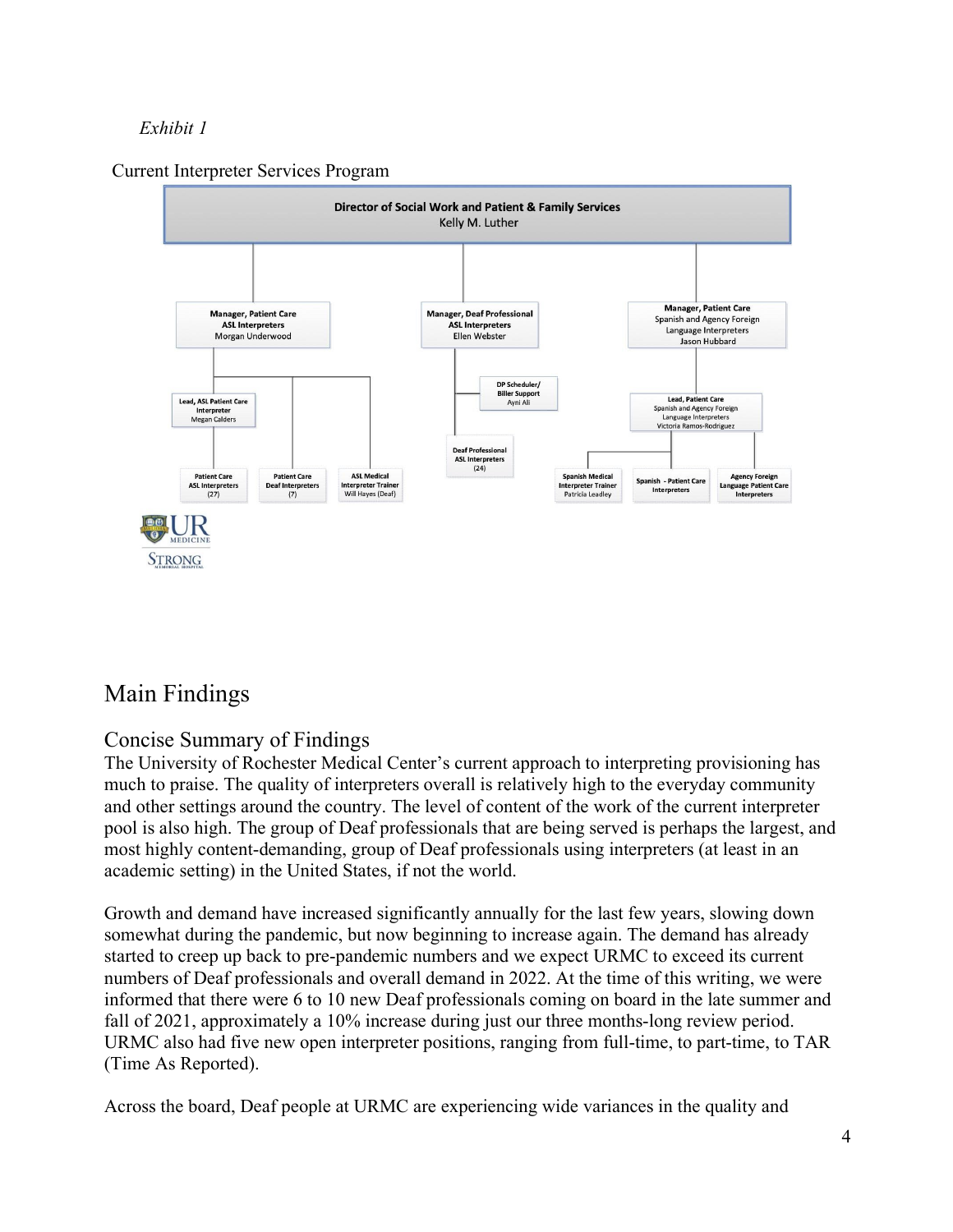quantity of their service provision. Some Deaf professionals have highly skilled designated interpreter teams, and these Deaf professionals spend little to no time managing the provision of services. This is the ideal setup, because it allows them to focus on their actual work. Other Deaf professionals have minimal provisioning and are reluctant to ask for more; their work is negatively affected by the lack of access and equity. They do not have the necessary support and environment to do their work well and asking for "more", which (which is actually asking for "enough") could contribute significantly to job insecurity. Many Deaf professionals have most of their needs met, but at the cost of spending a significant amount of time managing the requests, training interpreters to understand their content areas, and training their colleagues, mentors, and supervisors on how to work with interpreters. These extra duties are colloquially referred to as the "Deaf Tax". The important point is that Deaf professionals' hearing colleagues do not have this burden and as a result, those colleagues may have time, space, and opportunities to achieve more and benefit from further career advancement. This "Deaf tax" further marginalizes Deaf professionals, and limits their work and productivity.

Another group of individuals under the "Deaf professional" term that uses interpreters are the "learners," which includes undergraduates, graduate students, nursing and medical students, PhD students, and postdoctoral students. While their access needs are being mostly met "on paper" there is a significant performance gap between where the URMC currently sits, and where it should be.

# <span id="page-6-0"></span>Implications of the Study

This is a summary of the main implications we have found.

- URMC OEI's establishment of a centralized budget will create equity for the provisioning of access services.
- While some current practices are said to be "Best Practices" or "Industry Standards" upon closer inspection, they often work in counter-productive ways without people realizing it. It is critical to always be mindful of principles driving practice, rather than practice driving principles.
- Access services include interpreting, note-taking, real time transcription, assistive technology, and other services necessary for ensuring access and equity for Deaf professionals.
- URMC should shift its focus on how Deaf Professionals strengthen URMC as a whole. URMC is sitting on perhaps the largest collection of Deaf biomedical expertise in the world. There is much to brag about and much to build on.

# <span id="page-6-1"></span>Core principles

We have organized our report and recommendations around ten basic principles and ten specific recommendations.

As URMC moves forward, we recommend that URMC commit to a common consensus on core principles and then ensure that specific decisions and implementation processes moving forward are consistent with those principles. This will allow all stakeholders to operate from a shared foundation of understanding and ensure consistency in decision making moving forward.

# Principle Zero

*Audism is permanent and pervasive, recognize it and address it.* Audism is a discrimination or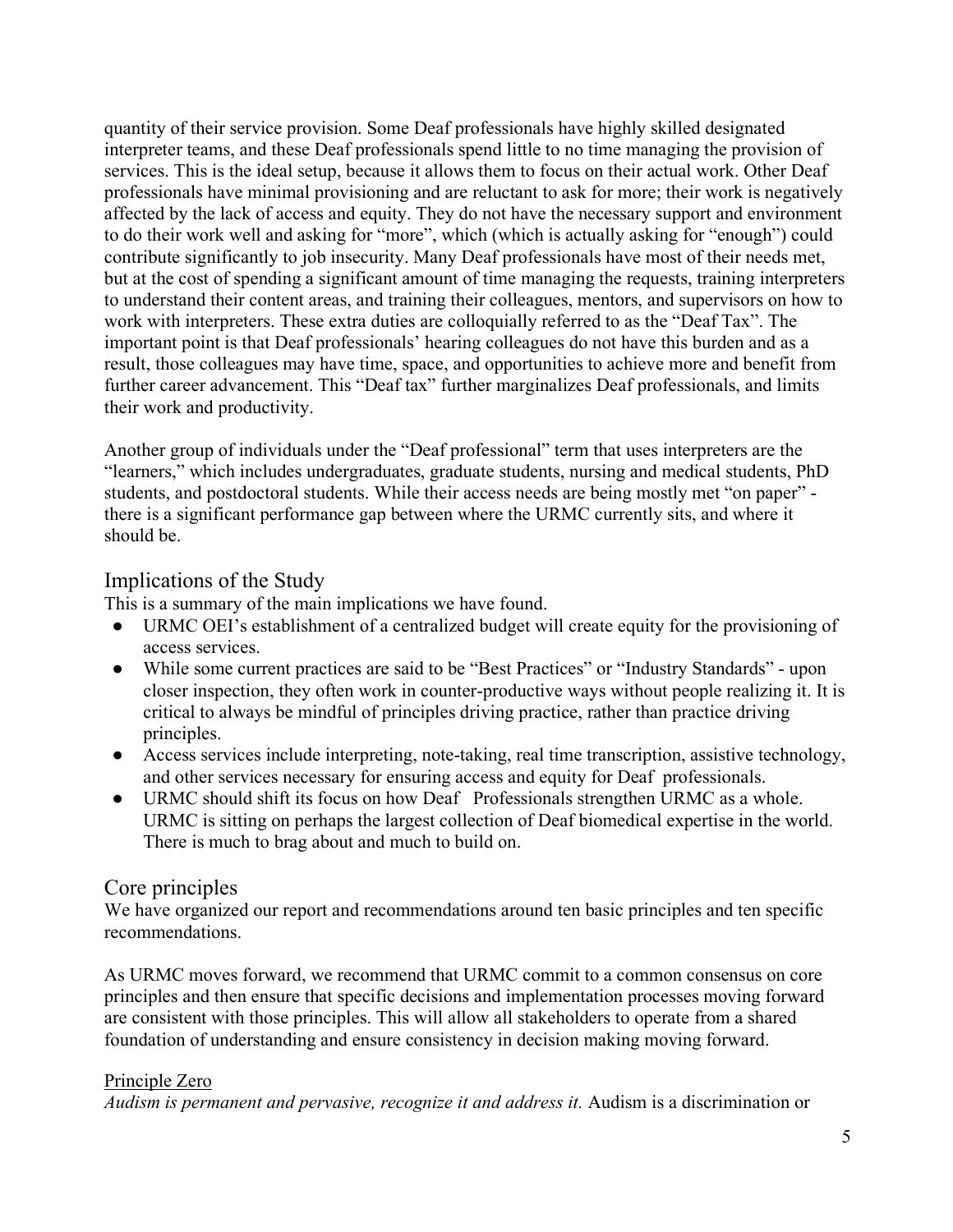prejudice against individuals who are Deaf.

- Do things WITH Deaf people, not FOR Deaf people
- Hire Deaf people into positions of influence especially over programs and services that serve Deaf People.

### Principle One

*Deaf people are a unique cultural and linguistic minority*. Deaf people are multilingual and multimodal with different equity and access needs which necessitate individualized accommodations. This includes those who may identify themselves more specifically as hard of hearing or those who are monolingual or primarily English speakers.

- Re-establish a University Resource Group (URG) for Deaf professionals/learners.
- Establish a URMC Deaf Professional Advisory Council (DPAC).

#### Principle Two

*Deaf individuals should be essential participants in the decision-making regarding their access to resources.* Being Deaf-centered means that the priority is the success of Deaf people. It is not appropriate to suppress access needs to match resources. Access resources should be expanded to meet the need in order to allow URMC to benefit from the work of Deaf individuals.

- When considering access, assume the Deaf person is in charge
- Deaf individuals may show up in other unexpected roles that may require services (for example, parents of a student or prospective student, parents or guardians of hearing children who need medical services, etc.).
- It is okay to discuss the costs of services with Deaf individuals as long as such discussion is separated from the issue of access and possibly addressed separately by separate individuals.

#### Principle Three

*Deaf people experience a "Deaf Tax".* Deaf individuals have to do multiple jobs - the job they get paid for, plus they are also commonly expected to arrange and enable their own equity and access. As part and parcel of that process, Deaf individuals also bear the burden of responsibility of constantly advocating for their own communication access.

- Establish Chief Navigator role; see description below.
- Teach a "nothing about me without me" frame for communication and access.

# Principle Four

*Interpreters are guests in the interpreting relationship.* Deaf individuals would prefer to be able to navigate the world on their own. Interpreters are a necessary choice because the world does not sign even though they could. Using an interpreter requires Deaf individuals to be vulnerable to a degree that is not easily explained, nor easily understood. This is a loss of privacy that is not insignificant.

- Always empower the Deaf individual
- As the ones imposing into the lives of Deaf individuals -- even if necessity -- interpreters should remember that they were invited in as service providers.

# Principle Five

*Assigning appropriately qualified interpreters is critical.* Every interpreting situation has at least four criteria: participants, content, communication goal, and setting. An interpreter might be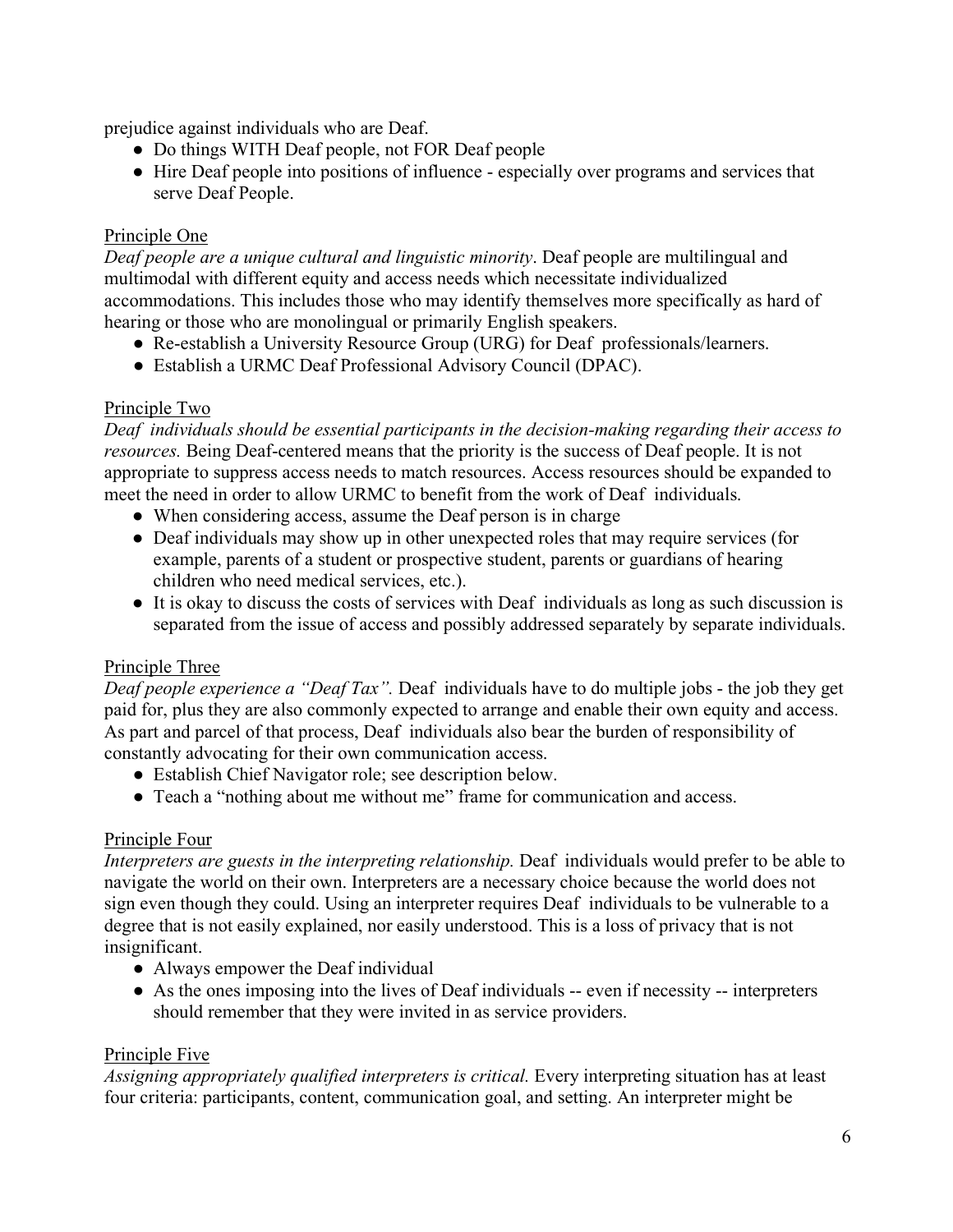appropriately qualified for a situation with a certain set of criteria. However, changing a single variable in the situation might result in that interpreter not being appropriate. When the interpreter fails to properly interpret for a Deaf individual and does not make that clear themselves, all the hearing individuals in the room assume that any deficiencies are the fault of the Deaf individual.

- Ask the Deaf individual first what they think is an appropriate staffing level for the assignment.
- Seasoned interpreters should be assigned for larger settings when there are multiple Deaf individuals involved.

#### Principle Six

*Registry of Interpreters for the Deaf (RID) certification is a minimum standard.* Certification is ultimately designed to protect the consumers of interpreting services - both the hearing and the Deaf. It is designed to hold interpreters accountable for their work, their profession, and their behaviors. URMC should want to only employ interpreters who are willing to be held accountable.

- Certification should always be listed on job descriptions as a requirement.
- A bigger pool of qualified and certified interpreters, both on-site and virtually, needs to be built out.

#### Principle Seven

*Deaf people serve Deaf people best.* When Deaf individuals serve other Deaf individuals, there is significantly less time and resources spent in identifying and understanding individuals' particular needs. The efficiency and effectiveness of such common understanding and experience allows valuable URMC resources to be more focused on core processes such as service, research, and scholarship.

- Make known where Deaf medical professionals are working so other Deaf individuals can seek out care from them directly.
- Identify positions that could be filled by Deaf individuals and highlight that in the job description and advertisement.

#### Principle Eight

*The interpreter is there for all parties.* It is a common - and harmful - misconception that the interpreter is there only for the Deaf person. By recognizing that the interpreter is there for all of us, and is working for all of us, it helps prevent isolation and marginalization of the Deaf individual in the room. It also shifts the burden of communication to become a shared responsibility.

- Allow space for the interpreter to step in if they feel something is going awry with communication or need clarification on specific concepts.
- Keep an eye on the interpreter to see if they are keeping up with the jargon, the pace, and if there is any variation in the delivery of communications.

# Principle Nine

*The profession of interpreting is evolving.* Simplistic analogies such as "the interpreter is like a telephone line" are no longer applicable. Interpreters today must also serve as social and professional navigators; they must be proactive in seeking out opportunities for sharing information and knowledge with their Deaf professionals. It is no longer acceptable to be merely reactive; they are an integral part of the team.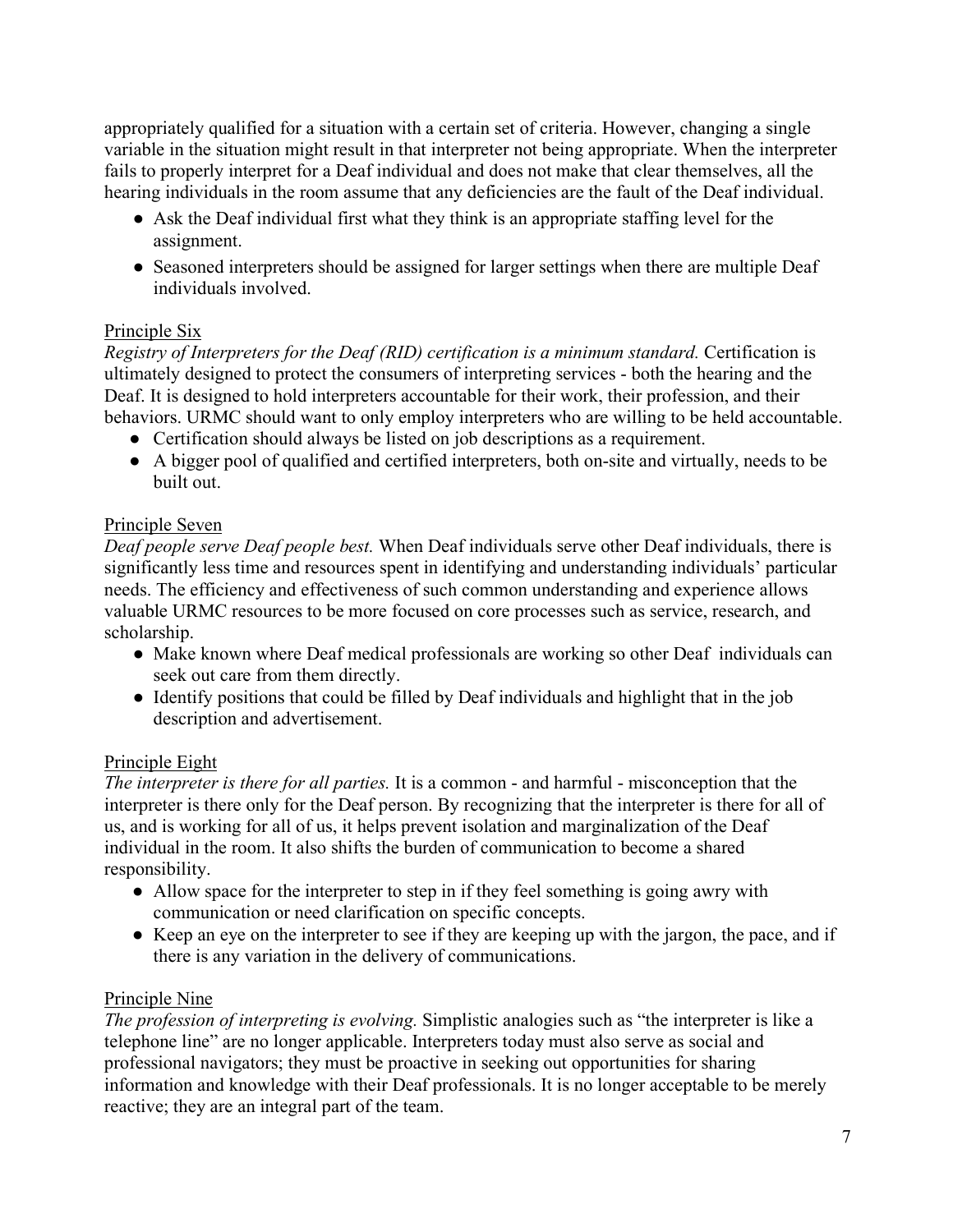- Recognizing that the provision of linguistic translation does not equate to equity and access.
- Empower interpreters to provide cultural mediation as navigators.

#### Principle Ten

*The success of marginalized communities is worthy of recognition.* URMC is doing an amazing amount of excellent work that is in many ways pioneering. This work needs to be recognized, celebrated, and shared with the world, so that others may learn and benefit from it.

- Promote and celebrate the advancements and accomplishments of Deaf professionals and their support teams (including interpreters) in a manner that will inspire and encourage others across the nation or even the world to build on the foundational work that has been happening at URMC.
- Seek out Deaf individuals with additional marginalized identities (such as BIPOC Deaf, LGTBQ Deaf, DeafBlind, and others), recruit and grow them as professionals, and build on their successes

# <span id="page-9-0"></span>Specific Recommendations

# **1. URMC OEI to establish a Deaf Professional Advisory Council (DPAC)**

This council would advise URMC OEI and the URMC community on ways to improve the experience for Deaf individuals. It would provide invaluable guidance towards URMC operations. It could comprise up to approximately nine Deaf professionals/learners from across the institution.

The council may:

- a) address various issues such as the development of an understanding of principles, priorities, and criteria for scheduling, assigning, and re-assigning interpreters as noted in the findings
- b) come up with specific recommendations and strategies to break down the silos that are currently in place among Deaf professionals
- c) advise URMC on how to leverage valuable expertise of Deaf employees in biomedical, clinical, and interpreter spaces
- d) seek out ways to remove barriers towards Deaf professionals serving other Deaf people
- e) help support operations in the recruitment of interpreters and support URMC in bringing in additional Deaf professionals that will enrich the institution further.

# *Subcommittee on Interpreting*

After the advisory council is formed, we strongly recommend that the DPAC form a subcommittee on interpreting. This subcommittee can have council representatives, as well as selected representatives from the URMC interpreting pool. The purpose of this subcommittee is to address systemic issues that arise that affect interpreting at URMC. (Personnel issues would be handled through normal administrative processes.) This is also a way for the council to solicit input on issues related to interpreting from interpreters themselves.

# **2. Implementation of the Designated Interpreter/Navigator (DIN) Model**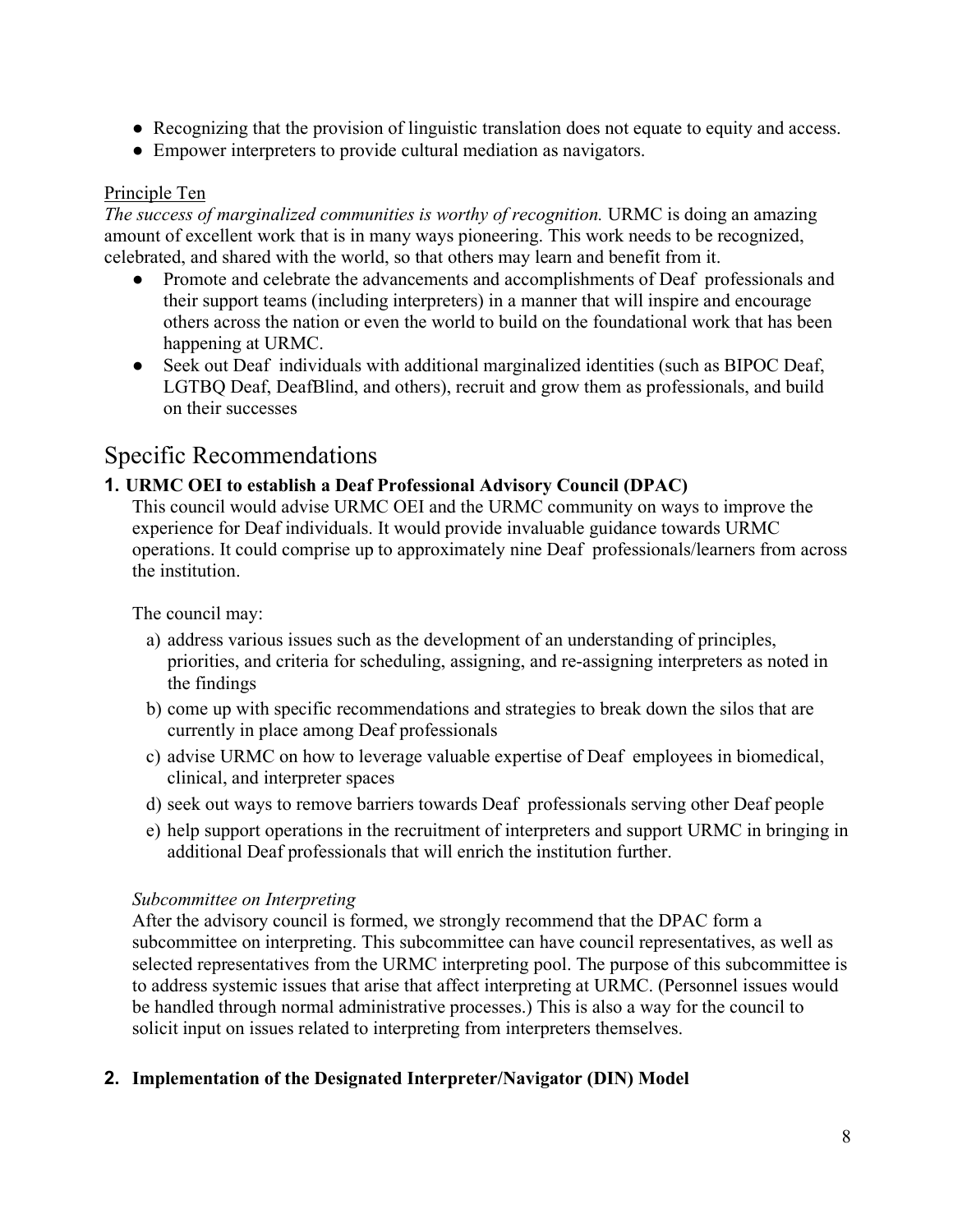A small team of designated interpreters would be assigned to each Deaf professional/learner - at least two, possibly more depending on the number of hours and type of coverage. Having a minimum of two ensures continuity of coverage, should one become unavailable (such as sickness, vacation, new career opportunities, etc.)

The interpreter/navigator team would be responsible for ensuring interpreting coverage. The Deaf professional/learner would share their schedule (as needs arise) with the primary members of the team. The team would then coordinate with the scheduling office to ensure coverage. In the event that one of the interpreters from the preferred list would not be available, then the team members (the Deaf person, the Primary DIN, and the Secondary DIN) would have a process in place to prioritize what happens next (for example, accept a non-preferred interpreter, reschedule the event, etc.). The interpreter/navigator would work with the scheduling office (and their management) to ensure coverage for all events which may overlap with other Deaf professionals, to ensure coverage, and reduce "collisions" where multiple interpreters could be scheduled. The interpreter/navigator would coordinate off-campus meetings and conferences. If the Deaf professional or learner prefers, then their team would be the choice for the off-campus event. The DIN team would coordinate with the Chief Navigator position for situations requiring their expertise, such as off-site conference planning for interpreters.

#### **3. New Staff Role: Chief Navigator**

This role is not limited to, but would support the recruitment, hiring, and development of interpreters; participates in annual interpreter evaluations; lead and support interpreter continuing education (professional development) efforts; facilitate onboarding for new Deaf employees and students; provide administrative support to the University Resource Group (URG) for Deaf professionals and learners; coordinate the Deaf Professional Advisory Council; serve as an advocate/mediator/advisor for access service requests; create and execute appropriate ethics structures and procedures as deemed necessary; ensure that all URMC communications are accessible (for example, PSAs are captioned, MyPath videos captioned/subtitled, website videos captioned/subtitled, etc.); serve as an advocate for Deaf professionals and learners within the URMC system.

#### **4. Sponsorship of University Resource Group and Other Groups for Deaf Professionals**

This group can serve as a "resource to provide mentoring and professional development opportunities as well as opening additional communication lines between individuals, the greater Rochester community, and University management. By fostering this group, the University will benefit from the collective knowledge, wisdom, and abilities of the group members, thereby increasing the desirability of the University as a place of employment and learning.

#### **5. New Model for Conference Interpreting**

The Chief Navigator position at URMC would lead the effort to develop a working group of stakeholders, with the goal of establishing new national standards for the provision of interpreters at conferences. These stakeholders would include external industry conference professionals and Deaf organizational leaders, as well as others. The publication of an industrystandard paper (or equivalent) would provide specific guidelines for interpreter (and other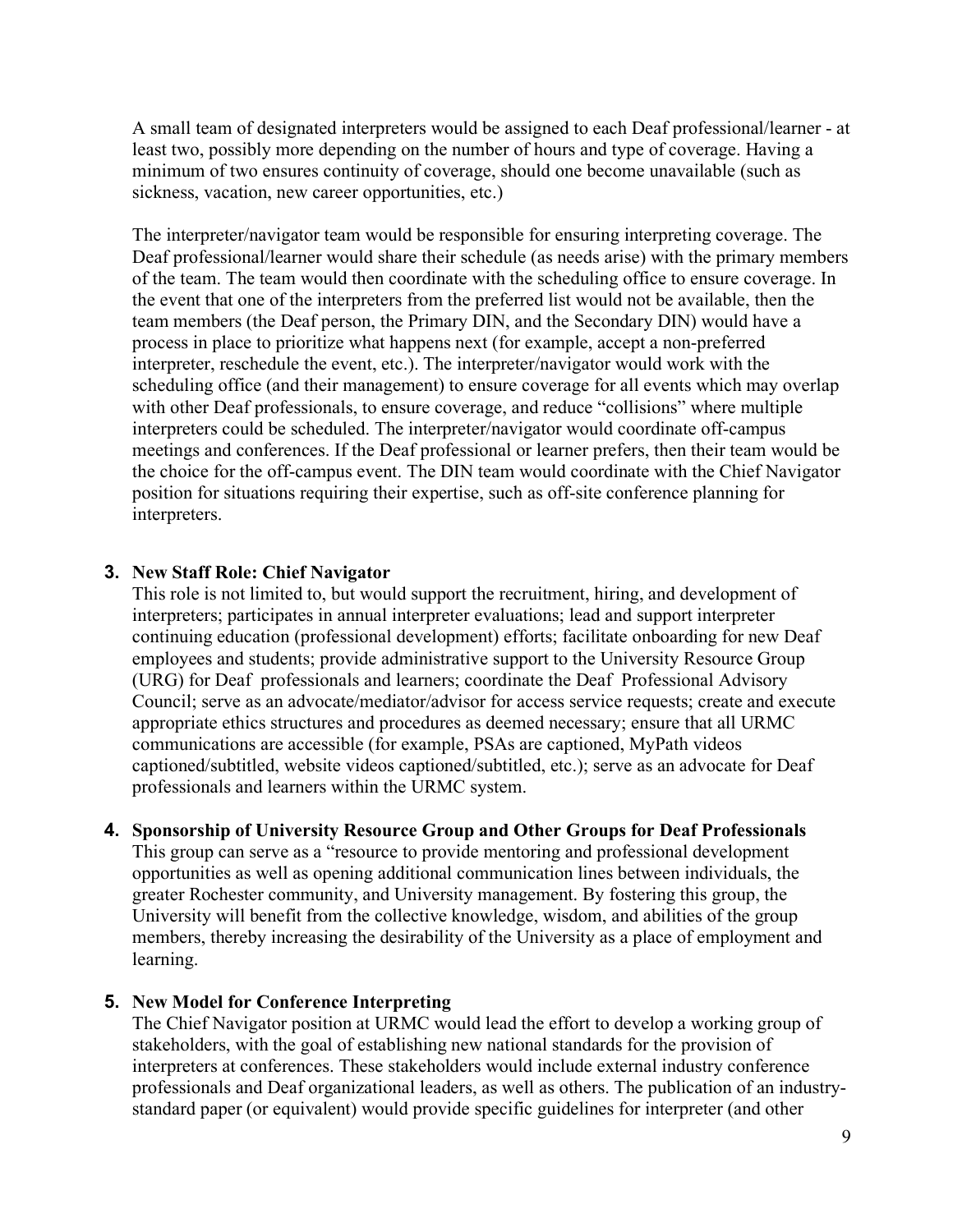access) provisions at conferences. Publication of this standard would result in far more accessible conferences, as well as a relieving of the "Deaf tax" on Deaf Professionals/Learners from having to constantly advocate for equitable access.

#### **6. Increase Marketing and Exposure of URMC Programs related to Deaf Expertise**

URMC is sitting on perhaps the largest collection of Deaf biomedical expertise in the world. URMC's expertise in Deaf people and health care has been under-publicized. This is a strength of URMC and should be leveraged. This effort is best led by the individuals at URMC- the Deaf professionals and the interpreters in conjunction with institution media channels prioritizing their stories.

#### **7. Expand Recruitment, Retention and Professional Development of Bio-Medical Interpreters**

Efforts should be made to expand recruitment beyond local and state boundaries. Efforts should also be made to increase the diversity of the interpreter pool.

#### **8. Review of Intake Processes**

There are multiple processes by which a Deaf professional or learner can become a part of the URMC community. Each of these processes needs to be studied, and "decision points" need to be identified in the processes when the centralized interpreting services office is informed. As an example of a stressful process, apparently six to eight new Deaf professionals/learners arrived on the URMC campus in September of 2021. There was approximately one week's notice of their arrival; information regarding their exact roles, locations, job responsibilities, schedule of need - all of these things needed to be determined extremely quickly. The entire process needs to be examined so that the office providing access services has more advance notice of who's coming, and what their individual needs are. The Chief Navigator and the administration will need to streamline this process in centralizing all Deaf Professional interpreter requests and assignments from initial contact to final departure (whether by retirement or leave).

#### **9. Implementation of Improved Scheduling System**

We recommend that URMC consult with Deaf professionals and learners, and develop a Feature Specification Document to address and highlight what an effective scheduling system should have. This document should also include a list of standards that should be met. Perspectives from Deaf, Interpreter/Navigator, and Scheduler/Office should be considered to ensure equity and efficiency. These functions should be available to users (Deaf professionals, learners, interpreters) via their mobile devices.

#### **10.Recruitment and retention goal for persons in positions that serve Deaf people**

A review of existing positions indicates there is nothing in their job descriptions or responsibilities that requires hearing. And yet, none of the existing positions that intend to support Deaf professionals, learners, and clients are filled by Deaf persons. There are cultural and linguistic advantages to having those positions filled by Deaf with expertise in serving Deaf individuals. URMC should set a path toward a higher level of competency by ensuring specific open positions in the future be filled by Deaf individuals.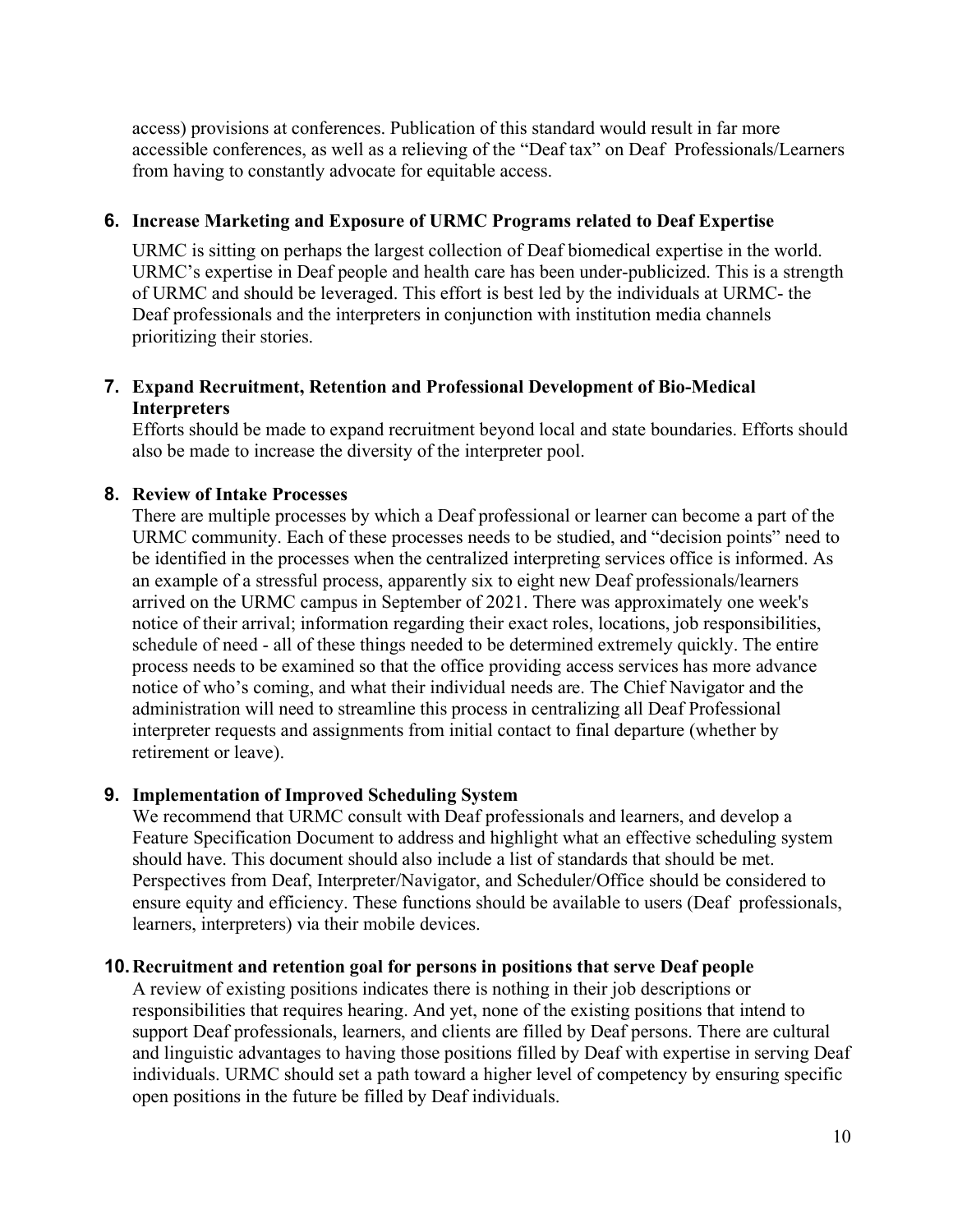- **11.Assign responsibility to URMC OEI for all access and equity services:** interpreting, notetaking, real-time transcription, captioning, and other services as needed.
- **12.Transition administrative responsibilities related to ensuring access to URMC OEI from individual Deaf professionals and learners.** To support increased efficiency, as well as more standard practices across URMC. This will help URMC achieve the "model" status it desires.
- **13.Adopt a professional development program that requires RID certification** to enhance the current interpreter pool, which is both highly skilled and works at a high content level.
- **14.Establish standard recruitment and onboarding processes for interpreters**. Given the challenges of developing and training interpreters across the nation, URMC should consider whether to start developing its own interpreters in order to build a pipeline of quality practitioners. The past process of relying upon current working interpreters and Deaf professionals (at URMC) to recommend interpreters that they know may limit the diversity of the interpreter pool. Given the importance of cultural and linguistic competence as part of the interpreting processes, it is critical that URMC seek out and develop qualified BIPOC interpreters.
- **15.Create an infrastructure of support including a University Resource Group for Deaf people.** URMC needs to ensure that there is Deaf representation on all appropriate committees, including: Respectful Learner Environment Task Force, Executive Committee for Diversity and Inclusion, Clinical Cultural Competency Committee, the Faculty Diversity Liaison Committee, and any others that are appropriate.
- **16.Implement standardized practices for provision of interpreters at academic and professional conferences.** URMC also has the opportunity to lead this effort nation-wide, bringing further recognition and respect.
- **17. Identify and dismantle systems and structures that may cause silo-ing** (isolation) of Deaf professionals from each other need to be identified, and dismantled. Systems and structures that encourage the natural collectivist approach of Deaf people should be sponsored and encouraged.
- **18.Task URMC OEI with the provisioning of notetakers and Real-time captioning** (also called CART). While the study initially focused on the provisioning of interpreter services, it is clear that access services are equally as important as interpreting to a number of individuals in the Deaf community. Further discussion and incorporation of these services into URMC practices would be appropriate as the transition proceeds.

Deaf professionals have, as a whole, been working in silos with very limited understanding of the challenges and barriers that are faced by other Deaf professionals. Those who have established a strong accessible model for themselves have shown very little understanding of the challenges of other colleagues within the same institution. Those who face challenges often have no idea that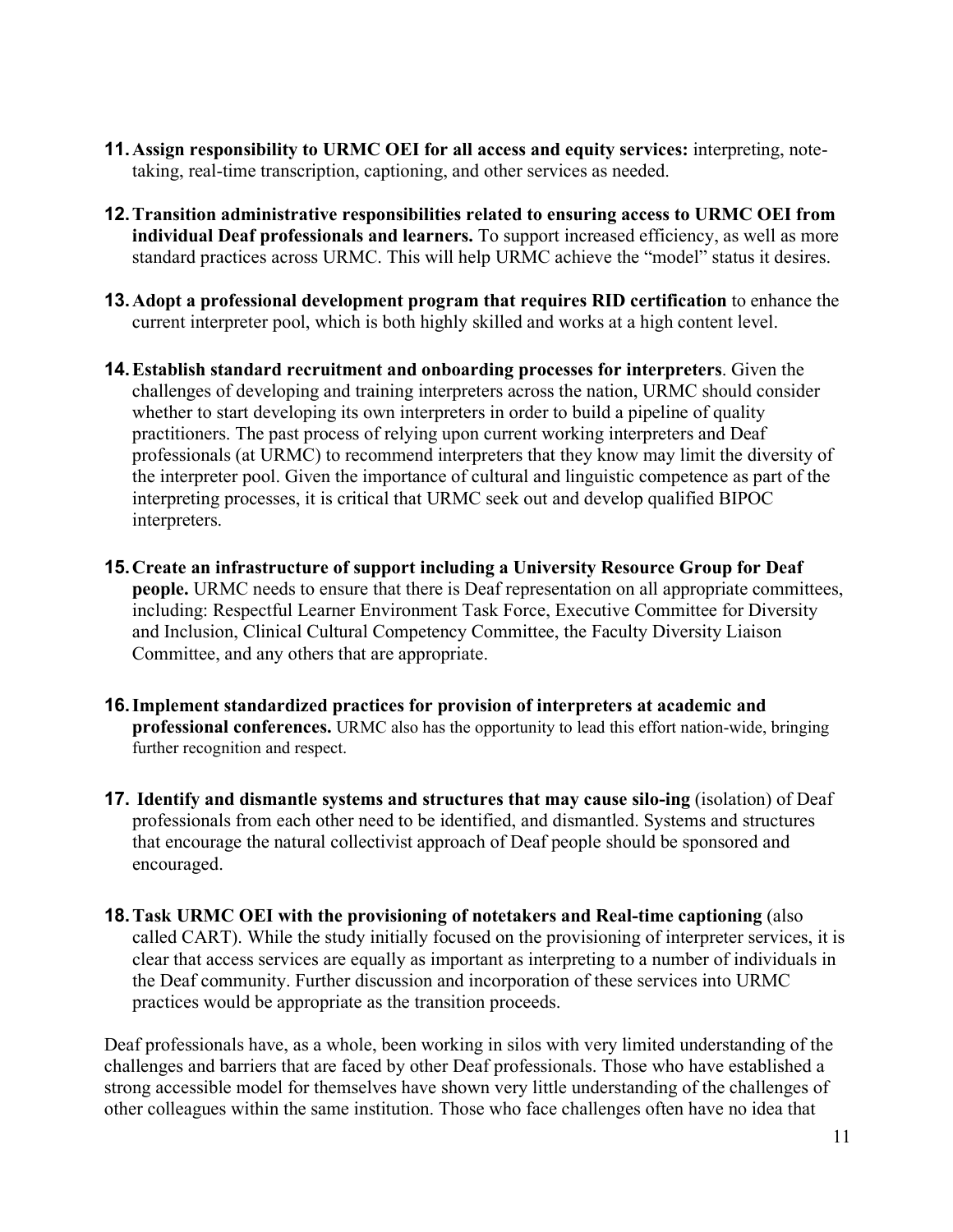their challenges are also experienced by other colleagues.

There needs to be a new process where the feedback and review cycle are reviewed independently to ensure full access and equity in a manner that sustains the collaborative professional relationship between the Deaf professional and the interpreter. This process can also be further enriched and empowered by the establishment and use of a URMC Deaf Professional Advisory Council and a University Resource Group (URG) for Deaf Professionals, and other groups as necessary.